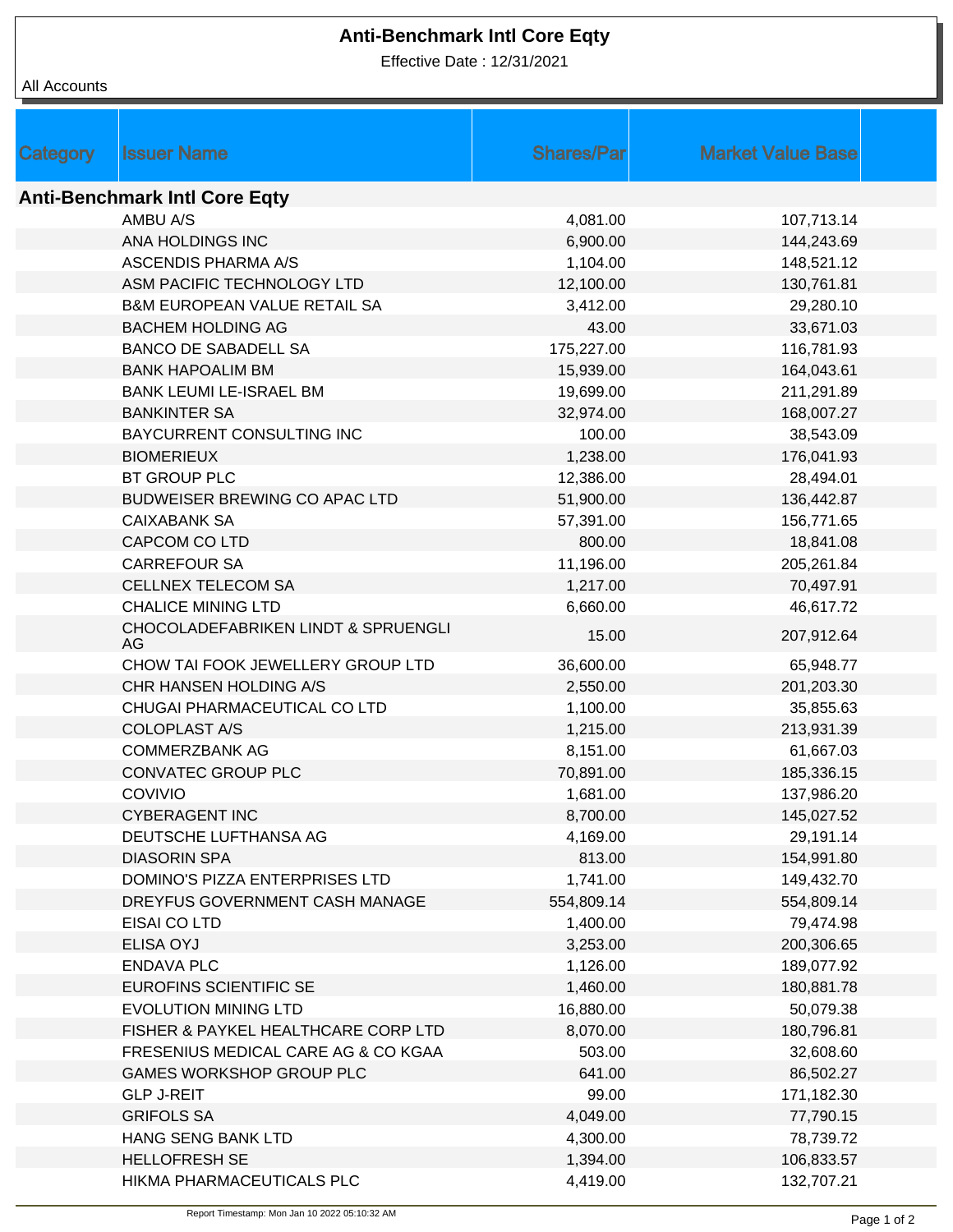# **Anti-Benchmark Intl Core Eqty**

Effective Date : 12/31/2021

### All Accounts

| Category | <b>Issuer Name</b>                                     | <b>Shares/Par</b> | <b>Market Value Base</b> |  |
|----------|--------------------------------------------------------|-------------------|--------------------------|--|
|          | <b>HISCOX LTD</b>                                      | 13,099.00         | 152,621.14               |  |
|          | HONG KONG & CHINA GAS CO LTD                           | 12,000.00         | 18,682.79                |  |
|          | HONG KONG EXCHANGES & CLEARING LTD                     | 2,600.00          | 152,058.35               |  |
|          | <b>IDP EDUCATION LTD</b>                               | 4,884.00          | 123,039.09               |  |
|          | INTERNATIONAL CONSOLIDATED AIRLINES<br><b>GROUP SA</b> | 54,075.00         | 105,242.63               |  |
|          | <b>ISS A/S</b>                                         | 3,084.00          | 58,475.05                |  |
|          | <b>IWATANI CORP</b>                                    | 1,700.00          | 85,644.36                |  |
|          | <b>J SAINSBURY PLC</b>                                 | 54,156.00         | 202,433.31               |  |
|          | JARDINE MATHESON HOLDINGS LTD                          | 3,600.00          | 197,955.42               |  |
|          | <b>JERONIMO MARTINS SGPS SA</b>                        | 6,408.00          | 146,639.71               |  |
|          | <b>JOYY INC</b>                                        | 1,107.00          | 50,291.01                |  |
|          | <b>K'S HOLDINGS CORP</b>                               | 1,900.00          | 18,463.02                |  |
|          | <b>KERRY GROUP PLC</b>                                 | 1,505.00          | 194,047.36               |  |
|          | <b>KLEPIERRE SA</b>                                    | 5,142.00          | 121,671.31               |  |
|          | <b>KNORR-BREMSE AG</b>                                 | 1,992.00          | 196,738.96               |  |
|          | KOBAYASHI PHARMACEUTICAL CO LTD                        | 2,400.00          | 188,778.06               |  |
|          | KONINKLIJKE AHOLD DELHAIZE NV                          | 5,745.00          | 197,147.50               |  |
|          | KONINKLIJKE KPN NV                                     | 11,203.00         | 34,820.10                |  |
|          | <b>LINK REIT</b>                                       | 22,800.00         | 200,851.38               |  |
|          | <b>LION CORP</b>                                       | 13,600.00         | 181,805.23               |  |
|          | MATSUKIYOCOCOKARA & CO                                 | 900.00            | 33,279.86                |  |
|          | MELCO RESORTS & ENTERTAINMENT LTD                      | 12,034.00         | 122,506.12               |  |
|          | MONOTARO CO LTD                                        | 8,300.00          | 149,283.85               |  |
|          | <b>MOWI ASA</b>                                        | 6,577.00          | 155,656.21               |  |
|          | <b>NEXON CO LTD</b>                                    | 7,000.00          | 135,353.71               |  |
|          | <b>NICE LTD</b>                                        | 473.00            | 143,440.01               |  |
|          | NIPPON PROLOGIS REIT INC                               | 59.00             | 208,754.24               |  |
|          | NIPPON TELEGRAPH & TELEPHONE CORP                      | 1,200.00          | 32,817.92                |  |
|          | NMC HEALTH PLC                                         | 15,156.00         | 0.00                     |  |
|          | <b>NOKIAN RENKAAT OYJ</b>                              | 2,309.00          | 87,246.97                |  |
|          | NOVOZYMES A/S                                          | 1,646.00          | 135, 152. 74             |  |
|          | <b>OCADO GROUP PLC</b>                                 | 7,463.00          | 169,793.24               |  |
|          | <b>ORION OYJ</b>                                       | 5,020.00          | 208,524.81               |  |
|          | PAN PACIFIC INTERNATIONAL HOLDINGS<br><b>CORP</b>      | 9,300.00          | 128,189.74               |  |
|          | PEARSON PLC                                            | 18,481.00         | 153,313.55               |  |
|          | PIGEON CORP                                            | 5,600.00          | 107,169.84               |  |
|          | PSP SWISS PROPERTY AG                                  | 586.00            | 73,024.48                |  |
|          | QIAGEN NV                                              | 3,602.00          | 199,733.05               |  |
|          | RECKITT BENCKISER GROUP PLC                            | 310.00            | 26,685.93                |  |
|          | RICOH CO LTD                                           | 2,400.00          | 22,370.66                |  |
|          | ROCHE HOLDING AG                                       | 81.00             | 33,603.76                |  |
|          | ROYAL MAIL PLC                                         | 21,665.00         | 148,540.05               |  |
|          | <b>SARTORIUS AG</b>                                    | 45.00             | 30,435.33                |  |
|          | <b>SG HOLDINGS CO LTD</b>                              | 5,700.00          | 133,656.15               |  |
|          | SHIFT INC                                              | 200.00            | 41,250.00                |  |
|          | SHIMAMURA CO LTD                                       | 2,300.00          | 193,017.27               |  |
|          |                                                        |                   |                          |  |